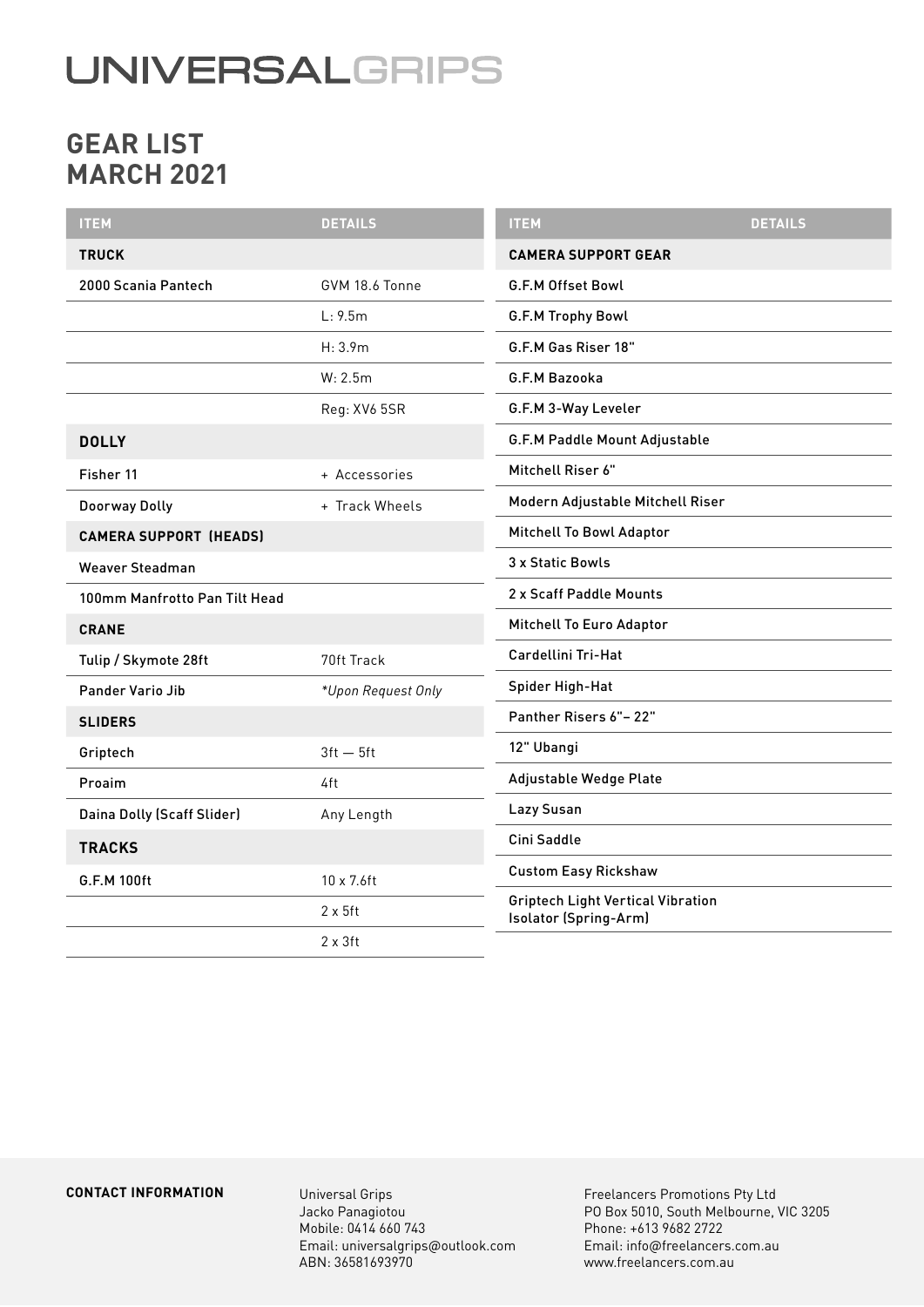# **UNIVERSALGRIPS**

## **GEAR LIST (CONT.) MARCH 2021**

| <b>ITEM</b>                       | <b>DETAILS</b> | <b>ITEM</b>                                  | <b>DETAILS</b>           |
|-----------------------------------|----------------|----------------------------------------------|--------------------------|
| <b>GENERAL GRIP GEAR</b>          |                | <b>CAR MOUNTS &amp; RIGGING</b>              |                          |
| 60 x Shot Bags                    |                | <b>Modern Hostess Tray</b>                   |                          |
| 2 x Waku Ladders                  |                | <b>Modern Bonnet Mount</b>                   |                          |
| 4 x Apple Box Sets                |                | 3 x Cheese Plates                            |                          |
| 4 x Pancake Sets                  |                | 2 x Modern Mini Ball<br><b>Camera Mounts</b> |                          |
| Sushi Wedge Combos                |                | <b>Manfrotto Ball Mounts</b>                 | <b>Various Sizes</b>     |
| Sushi's                           |                | Limpets                                      | <b>Various Sizes</b>     |
| Wedges                            |                | 5/8 Rigging Kit                              |                          |
| <b>Various Sized Packers</b>      |                | <b>Various Slings &amp; Pullies</b>          |                          |
| <b>Drummer Stools</b>             |                | <b>STANDS</b>                                |                          |
| <b>Grovel Mats</b>                |                | <b>Matthews Triple Riser Combo</b>           |                          |
| Ropes                             |                | <b>Matthews Baby Combo</b>                   |                          |
| Clips                             |                | Matthews C-Stands 40"                        |                          |
| <b>Welder's Clips</b>             |                | Matthews C-Stands 20"                        |                          |
| <b>Speed Clips</b>                |                | Avenger C-Stands 40"                         |                          |
| <b>Ratchet Straps</b>             |                | Avenger C-Stands 20"                         |                          |
| <b>Camo Net</b>                   |                | <b>FRAMES</b>                                |                          |
| 10-15amp Leads                    |                | 3 x 12ft x 12ft Lightweight Frames           |                          |
| Tapes, Sprays & Cleaning Products |                | 4 x Scaff Frame Corner Kits                  |                          |
| Cardellini's                      |                | <b>SCAFFOLDING</b>                           |                          |
| <b>Magic Arms</b>                 |                | <b>Various Scaff Tubes</b>                   | 1-10ft, 12ft, 15ft, 20ft |
| <b>Big Bens</b>                   |                | <b>Various Scaff Joiners</b>                 |                          |
| Hollywoods                        |                | Couplers: 90's + Swivels                     |                          |
| <b>Boom Kit</b>                   |                | <b>Various Scaff Adaptors</b>                |                          |
| Mono Pods                         |                | Candlesticks                                 |                          |
| <b>Various Tools</b>              |                |                                              |                          |

#### **CONTACT INFORMATION** Universal Grips

Jacko Panagiotou Mobile: 0414 660 743 Email: universalgrips@outlook.com ABN: 36581693970

Freelancers Promotions Pty Ltd PO Box 5010, South Melbourne, VIC 3205 Phone: +613 9682 2722 Email: info@freelancers.com.au www.freelancers.com.au